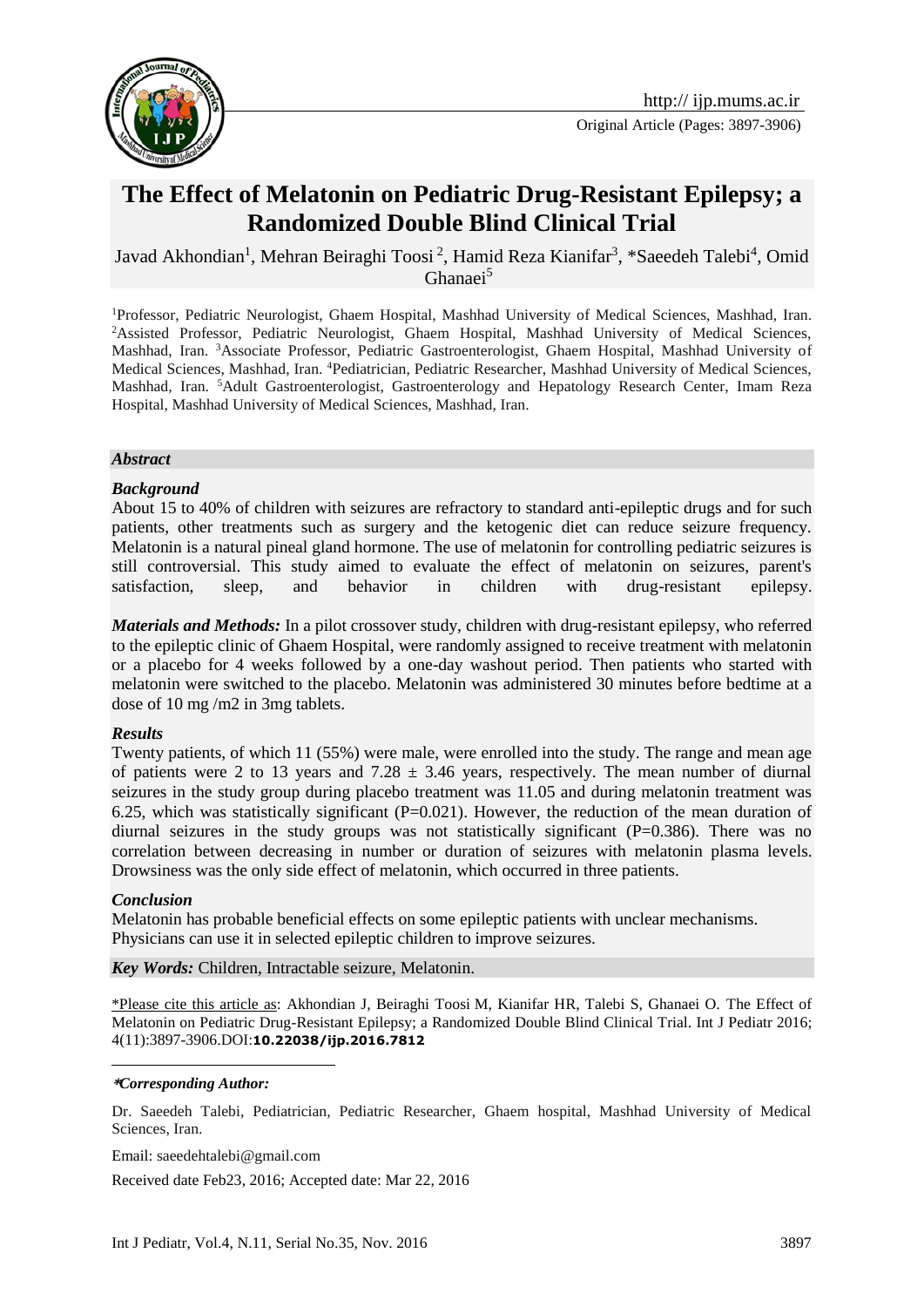### **1- INTRODUCTION**

 About 15 to 40% of children with seizures are refractory to standard antiepileptic drugs [\(2-5\)](#page-7-0). These patients have an increased mortality rate, estimated at 1.37 per 100 person-years [\(6\)](#page-7-1). However, patients who become seizure free have no increased mortality rate in comparison to the normal population [\(7\)](#page-7-2). Before marking a seizure as intractable epilepsy, one must rule out metabolic disorders such as pyridoxine deficiency or biotin disorders [\(8,](#page-7-3) [9\)](#page-8-0). Alternative treatments for these patients such as surgery, vagal nerve stimulation, the ketogenic diet, intravenous immune globulin and herbal medicine can reduce seizure frequency  $(10-12)$ .

Almost all of the melatonin formed in mammals is synthesized within the pineal gland from the essential amino acid tryptophan [\(13,](#page-8-2) [14\)](#page-8-3). Based on this, the following studies have shown that suppression of melatonin after pinealectomy surgery could increase brain damage by kainic acid-induced seizures in rats, and so a neuroprotective role of melatonin was suggested [\(15\)](#page-8-4). Studies have shown that the melatonin level is reduced at the interictal period in patients with refractory epilepsy or febrile seizures [\(16-18\)](#page-8-5), and there is a lowered level of melatonin in these children in comparison with those without seizures. The first clinical use of melatonin for seizures was motivated by Anton Tay in 1974, who found that melatonin reduces the amplitude of the electrical electroencephalographic (EEG) [\(19\)](#page-8-6). Coppola et al. investigated melatonin in wake-up disorders in children and found that melatonin can

improve wake-sleep disorders such as time to fall asleep [\(20\)](#page-8-7). Thus, the effect of melatonin treatment in seizures is still controversial and the studies have different models with different melatonin doses and routes of administration (21). In addition, exogenous melatonin has been investigated as a treatment for a number of medical and surgical diseases and only mild adverse effects, such as dizziness, headache, nausea, and sleepiness have been reported. No studies have indicated that exogenous melatonin could induce any serious adverse effects [\(22\)](#page-8-8). This is the first of such a study done on Iranian drugresistant epileptic children to evaluate the effect of melatonin on seizures, parental satisfaction, sleep, and behavior in children.

### **2- MATERIALS AND METHODS**

## **2-1. Study Design**

Due to difficulty in matching between the study groups because of vast distribution and possibility of confounding variables and the small sample size, we have designed a crossover double blind placebo controlled pilot study for our intervention. Thus, each patient received both placebo and melatonin with a washout period between them and served as his or her own control. All participating patients or their legal guardians reviewed the study protocol and signed informed consent forms. The Research and Legal Committee of the Medical Center of the Mashhad University of Medical Sciences, Iran approved the study protocol.

### **2-2. Patient selection**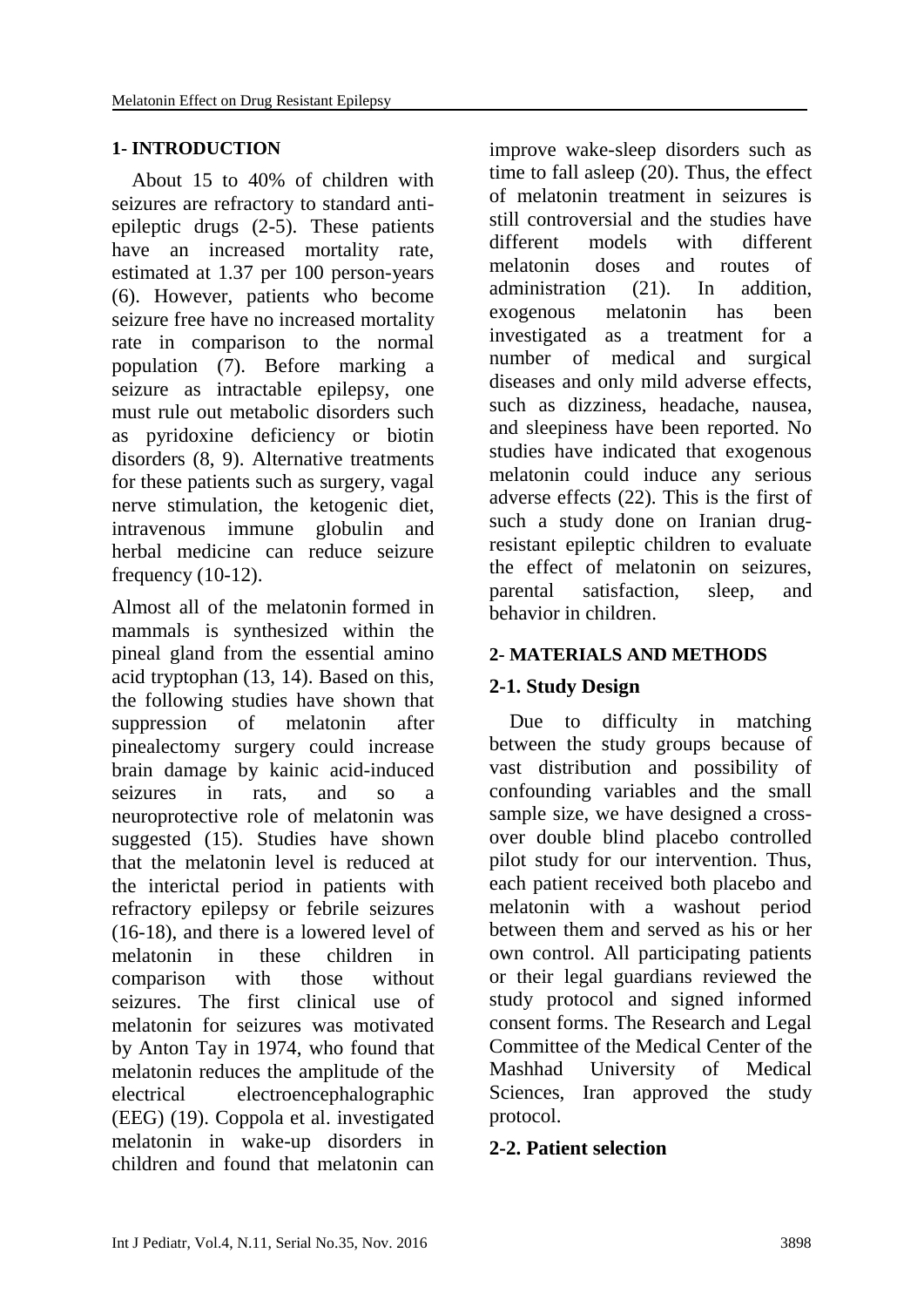Patients were selected from the tertiary referral center of the Children's Epilepsy Clinic of Ghaem Hospital of the Mashhad University of Medical Sciences. Inclusion criteria were: pediatric age range between 1 to 15 years, failure of at least two different antiepileptic drugs to control seizures [intractable epilepsy according to definition of the International League against Epilepsy [\(23\)](#page-8-9)], not changing the drugs for at least one month prior to the study, and four seizures or more within the four weeks prior to the initiation of the study.

Exclusion criteria were: seizures with treatable etiology, history of neurodegenerative disorders syndromes, cardiovascular anomalies, liver and kidney dysfunction, blindness, history of pseudo seizures, seizures with very rapid or large numbers, and variety of seizures uncountable by parents, history of status or severe progressive seizure attacks and incompliance (irregular use of prescribed tablets, unreliable parents for recording events onto related forms). We classified the seizure into three types: partial, generalized and myoclonic according to the International League against Epilepsy Classification [\(24\)](#page-9-0). We selected 32 patients to be candidates for our study; however, 12 patients could not complete their intervention, so our final samples were 20 patients. Exclusion reasons were: in three patients (two with the placebo regimen and one with melatonin) status epilepticus occurred, three patients on the melatonin regimen experienced drowsiness, and finally incompliance was observed in six other patients.

## **2-3. Intervention**

Patients were randomly assigned to receive treatment with melatonin or the placebo for four weeks (first period of intervention). Randomization was undertaken by the pharmacist and the study physicians and patients were blind to the assignments. After a oneday washout period, patients who started initially with melatonin were switched to the placebo for an additional four weeks and in reverse order for the placebo group (second period of intervention). Thus, each patient served as his or her own control. Melatonin was administered at a dose of 10 mg/m2 in 3 mg tablets manufactured by Nature Made Company (the United States of America). The placebo tablets were the same shape, color, and taste as the melatonin tablets. Patients took the tablets daily and 30 minutes before bedtime in addition to their regular antiepileptic drugs.

## **2-4. Outcome**

During the assessment of each period, the patients were visited weekly, the parents were asked to complete four weekly diaries specifically designed as follows: (1) seizures table, documenting the frequency of seizures, and duration of every seizure that occurred; except in myoclonic seizures. (2) Parents' sleep satisfaction and behavior table with parameters is as follows: daytime sleepiness, difficulty in falling asleep and waking up, agitation and concentration levels, parents' drug satisfaction, and any side effects. We measured plasma levels of melatonin and antiepileptic drugs before and after melatonin administration, and sampling was taken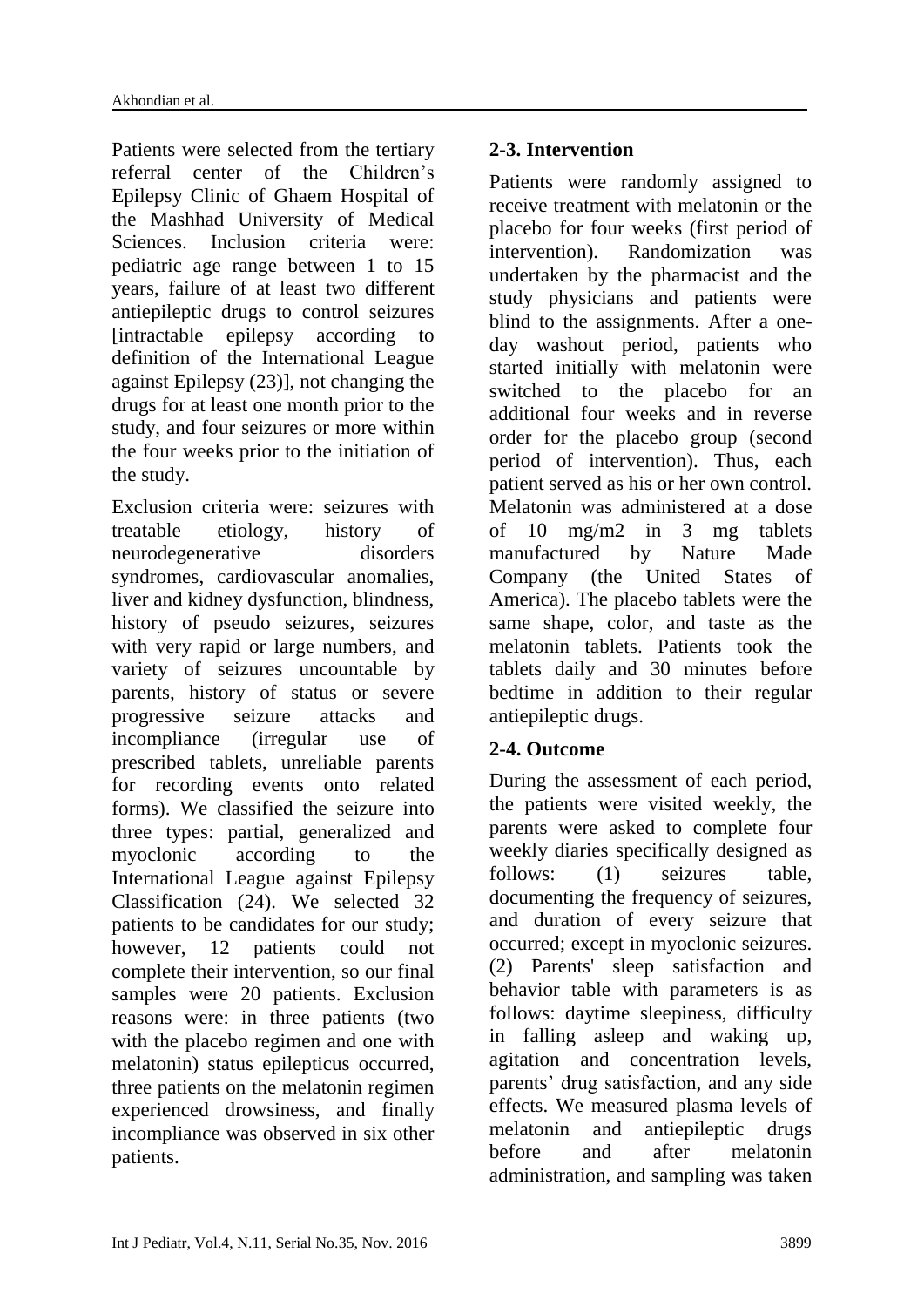one hour before using antiepileptic drugs (usually at 7 AM). The melatonin plasma levels were measured using the Melatonin ELISA (RE54021) kit.

## **2-5. Statistical analysis**

Statistical data were analyzed by the Wilcoxon test using SPSS 16 software. P < 0.05 was considered statistically significant and power: 75%. For qualitative response assessment, more than 50% reduction in seizure number and duration was set as responding to treatment.

## **3- RESULTS**

## **3-1. Patients' characteristics**

 In this randomized, double blind, placebo controlled, pilot study, the investigators examined the effect of melatonin on seizures, sleep, and behavior satisfaction in 20 patients; 11 (55%) patients were male. The range and mean (standard deviation SD]) age of patients were 2 to 13 years and 7.28  $\pm$  3.46 years, respectively. Our groups were statistically equal in demographic parameters (**Table.1**)

## **3-2. Response to intervention**

The mean number of seizures in the total melatonin intervention group decreased from  $12.5 \pm 10.67$  to  $6.25 \pm 10.67$ 7.68 (50% reduction). In the total placebo intervention group the mean number of seizures decreased from 12.5  $\pm$  10.67 to 11.05  $\pm$  11.09 (11%) reduction). The mean duration of seizures, except for the myoclonic form, in the melatonin intervention group decreased from  $41.00 \pm 36.5$  to 29.90 ± 39.9 (27% reduction). The mean duration of seizures, except for the myoclonic form, in the placebo intervention group decreased from  $41.00 \pm 36.5$  to  $35.60 \pm 39.7$  (13%) reduction). The mean number of seizures at the end of the placebo treatment was  $11.05 \pm 11.09$  and for melatonin treatment was 6.25±7.68. This difference was statistically significant  $(P = 0.02)$  (**Figure.1**).

The mean duration of seizures, except for the myoclonic form, in the end of the placebo treatment was  $35.60 \pm 39.7$ and for melatonin treatment were 29.90 ± 39.9. This difference was not statistically significant  $(P= 0.14)$ (**Figure.2**). If we agree seizure number reduction beyond 50% as responsive to treatment, we have 55% respond with melatonin trail versus 36% in placebo trail that difference was statistically significant  $(P=0.002)$ . Results showed that two (10%) children with intractable seizures achieved complete seizure freedom with the melatonin trial. Parent satisfaction with melatonin versus the placebo was acceptable (P=0.06), although mood and sleep effects were not significant. With the exception of three patients who suffered from drowsiness, we had no obvious melatonin side effects.

Mean plasma melatonin level after the intake of melatonin increased, but was not significant  $(P=0.6)$ . There was not any correlation between melatonin plasma levels and decreasing in seizure number and duration after melatonin administration  $(P = 0.64, P = 0.22, P)$ respectively). Only the mean carbamazepine level increased significantly  $(P=0.05)$  after melatonin treatment. There was no significant difference between plasma levels of other anti-epileptic drugs, before and after the treatment (P>0.05). The weekly trend of seizure mean numbers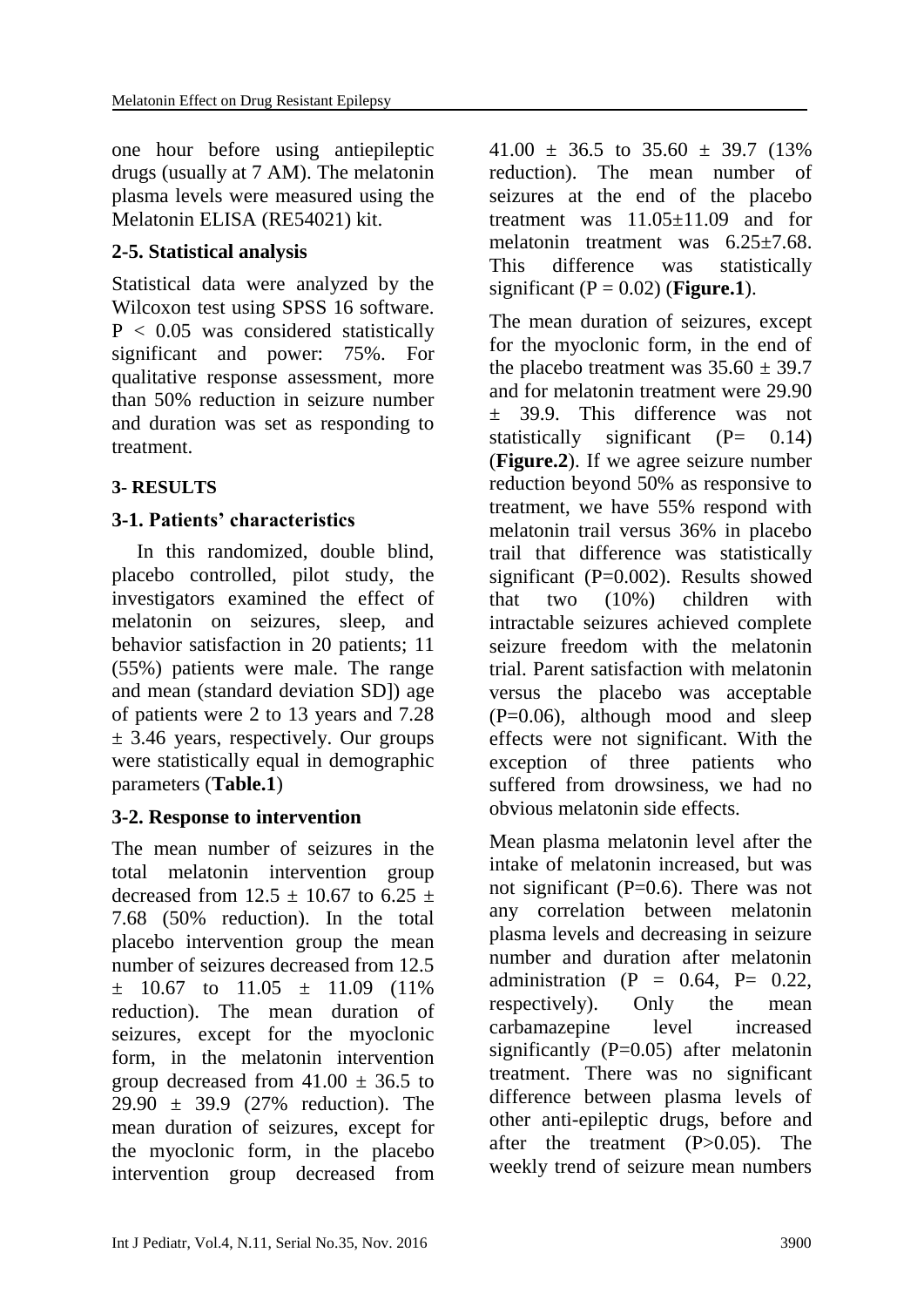in melatonin and placebo groups and their P- value each week for two periods are shown without significant difference (**Figure.3**). With repeated measures, there was a significant difference in the trend of changes in seizure number decline in the two melatonin intervention groups in the first and second period respectively  $(P=0.03$  and  $P=0.02$ ). With repeated measurements, there was a significant difference in the trend of changes in

total seizure number decline in the melatonin intervention group  $(P=0.002)$ , but it was not significant in the placebo group  $(P=0.07)$  (**Figure.1**). Also, there was no significant relation between response to melatonin administration and gender, age, age of first seizure, duration of going to sleep, mood, developmental disturbances, and seizure forms (P>0.05). All children with normal development responded to melatonin.

| Table-1: Distribution difference of these qualities' parameters was not statistically significant |  |  |  |
|---------------------------------------------------------------------------------------------------|--|--|--|
|---------------------------------------------------------------------------------------------------|--|--|--|

| Descriptive statistics of some clinical features of patients |                  |                  |                        |                 |         |  |  |  |
|--------------------------------------------------------------|------------------|------------------|------------------------|-----------------|---------|--|--|--|
| Variables                                                    |                  | First<br>Placebo | <b>First Melatonin</b> | Total           | P-value |  |  |  |
| Gender                                                       | Male             | 6                | $\overline{5}$         | $\overline{11}$ | 1.00    |  |  |  |
|                                                              | Female           | $\overline{4}$   | $\overline{5}$         | $\overline{9}$  |         |  |  |  |
| Delivery type                                                | <b>NVD</b>       | $\overline{7}$   | $\overline{9}$         | 16              | 0.582   |  |  |  |
|                                                              | $\overline{C.S}$ | $\overline{3}$   | $\mathbf{1}$           | $\overline{4}$  |         |  |  |  |
| Delivery risk<br>factor                                      | Yes              | $\overline{4}$   | $\overline{2}$         | $\overline{6}$  | 0.628   |  |  |  |
|                                                              | No               | 6                | $\overline{8}$         | 14              |         |  |  |  |
| Family history of<br>seizure                                 | Yea              | $\mathbf{1}$     | $\overline{4}$         | $\overline{5}$  | 0.303   |  |  |  |
|                                                              | No               | 9                | 6                      | 15              |         |  |  |  |
| Relativity of<br>parents                                     | Yes              | $\overline{7}$   | $\overline{5}$         | 12              | 0.650   |  |  |  |
|                                                              | $\overline{No}$  | $\overline{3}$   | $\overline{5}$         | $\overline{8}$  |         |  |  |  |
| Seizure forms                                                | Generalized      | $\mathbf{1}$     | $\overline{4}$         | $\overline{5}$  | 0.285   |  |  |  |
|                                                              | Focal            | $\overline{2}$   | $\overline{3}$         | $\overline{5}$  |         |  |  |  |
|                                                              | Myoclonic        | $\overline{4}$   | 6                      | 10              |         |  |  |  |
| Age of First<br>Seizure                                      | $<$ 1 year       | $\overline{5}$   | 8                      | 13              | 0.424   |  |  |  |
|                                                              | 1-2 year         | $\mathbf{1}$     | $\overline{0}$         | $\mathbf{1}$    |         |  |  |  |
|                                                              | 2-3 year         | $\overline{2}$   | $\mathbf{0}$           | $\overline{2}$  |         |  |  |  |
|                                                              | 3-4 year         | $\mathbf{1}$     | $\mathbf{1}$           | $\overline{2}$  |         |  |  |  |
|                                                              | 4-5 year         | $\,1$            | $\boldsymbol{0}$       | $\mathbf{1}$    |         |  |  |  |
|                                                              | $<$ 5 year       | $\boldsymbol{0}$ | 1                      | $\mathbf{1}$    |         |  |  |  |
| Developmental<br>defect                                      | Yes              | $\overline{7}$   | $\overline{9}$         | 16              | 0.58    |  |  |  |
|                                                              | No               | $\mathbf{1}$     | $\overline{3}$         | $\overline{4}$  |         |  |  |  |

NVD: Natural vaginal delivery; CS: caesarean section.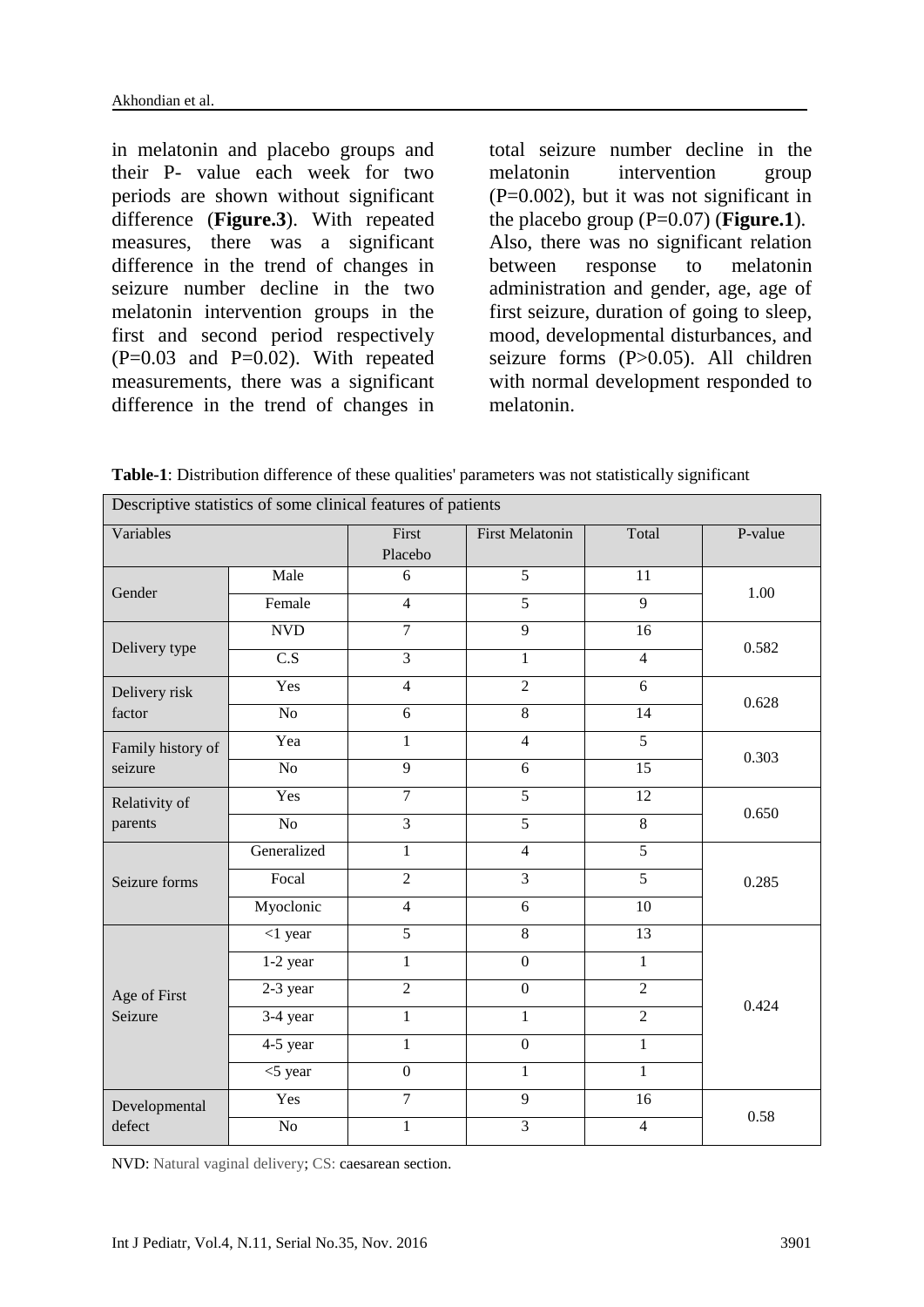

**Fig.1:** Trend of changes in seizures number decline in melatonin and placebo intervention groups.



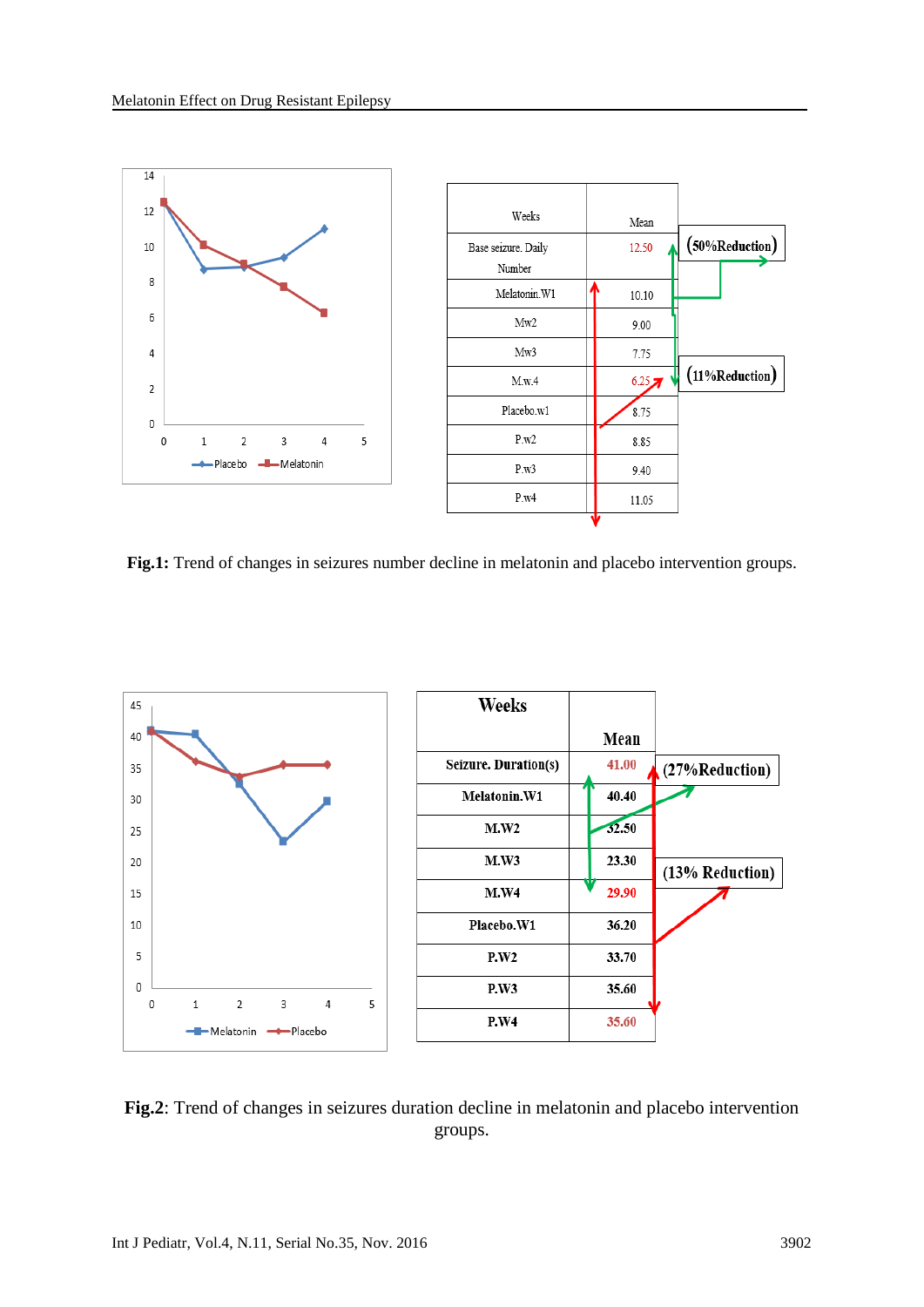

| Time   | st<br>period | Mean seizure<br>number | P-value | Time           | nd<br>$\overline{2}$<br>period | Mean seizure<br>number | P-value |
|--------|--------------|------------------------|---------|----------------|--------------------------------|------------------------|---------|
| Week.1 | M            | 12.30                  | 0.627   | W <sub>5</sub> | $\mathbf{P}$                   | 8.30                   | 0.980   |
|        | ${\bf P}$    | 9.20                   |         |                | M                              | 7.90                   |         |
| Week.2 | M            | 11.40                  | 0.786   | W <sub>6</sub> | ${\bf P}$                      | 9.20                   | 0.630   |
|        | ${\bf P}$    | 8.50                   |         |                | M                              | 6.60                   |         |
| Week.3 | M            | 9.10                   | 0.60    | W7             | ${\bf P}$                      | 9.40                   | 0.571   |
|        | ${\bf P}$    | 9.40                   |         |                | M                              | 6.40                   |         |
| Week.4 | M            | 6.40                   | 0.255   | W <sub>8</sub> | ${\bf P}$                      | 12.60                  | 0.219   |
|        | $\mathbf P$  | 9.50                   |         |                | M                              | 6.10                   |         |

Fig.3: Trend of mean seizure frequencies of each week in melatonin and placebo groups.

#### **4- DISCUSSION**

 In this double blind study, the mean number of seizures and also treatment response (more than 50% reduction in seizure number) between the melatonin and placebo groups was statistically significant. This means that melatonin maybe has effect on the number of seizures. A study by Saracz et al. has reported on two children with epilepsy who were prescribed melatonin as addon therapy. The number of convulsions reduced clinically and the EEG record showed suppression of seizure activity in both children [\(25\)](#page-9-1). Molina-Carballo et al. presented an infant with intractable epilepsy treated with high dose melatonin and observed a good response after one month [\(26\)](#page-9-2). Goldberg-Stern et al. published a study similar to ours with 10 samples, but without checking melatonin and other antiepileptic levels. Seizure numbers decreased significantly with melatonin [\(27\)](#page-9-3). In our study, the four children with normal development (100%) responded to melatonin; whereas, only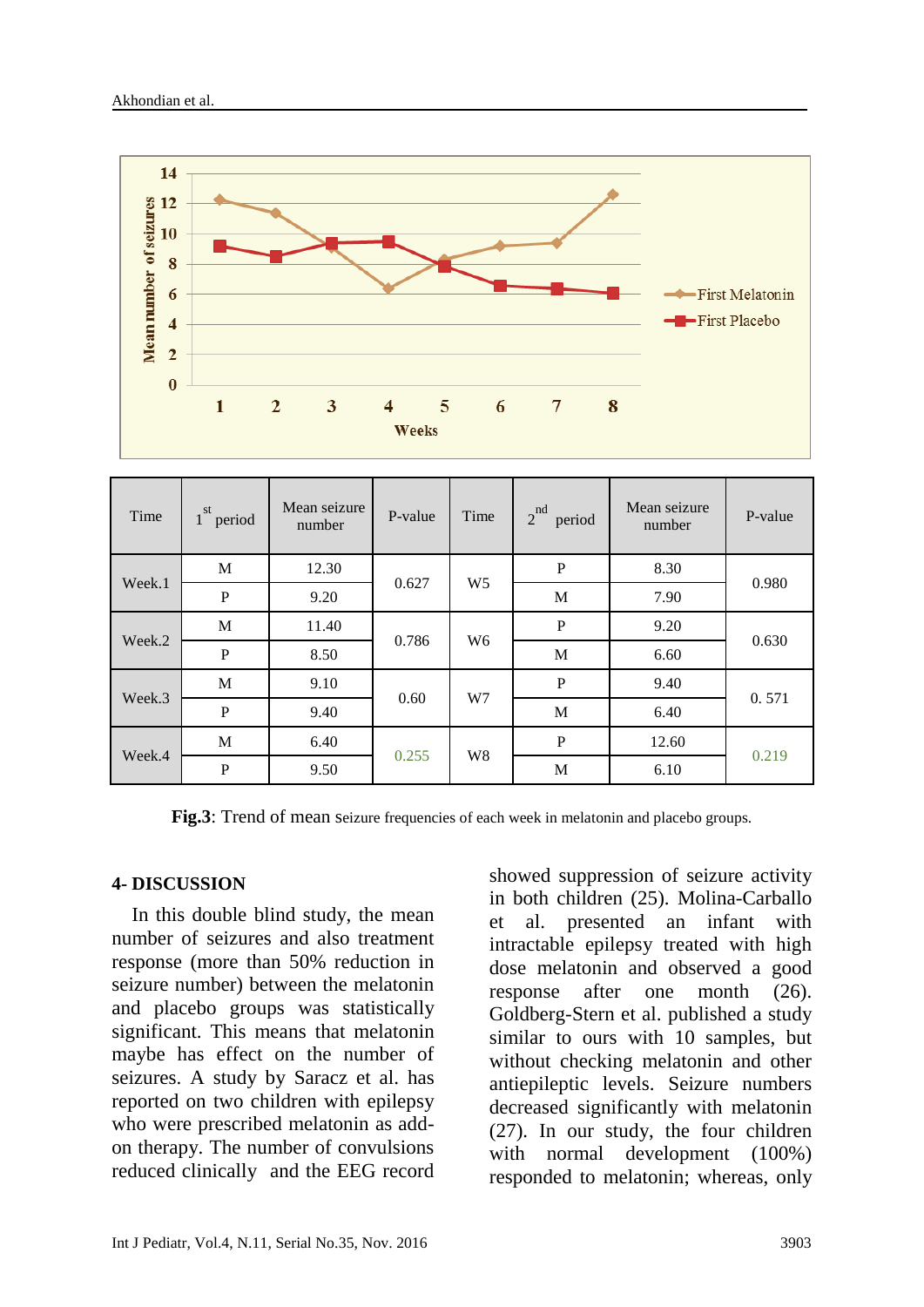seven (43.8%) of the 16 patients with neurodevelopmental delay were melatonin responders. [Therefore, we](javascript:void(0))  [suggest that melatonin may have](javascript:void(0))  [anticonvulsant effect in children with](javascript:void(0))  [refractory seizures.](javascript:void(0)) However, it was limited by a small sample size and by a short period of follow-up, which may increase the possibility of chance findings. Another problem in our study relates to the short washout period, so after melatonin treatment, in spite of its short half-life of about an hour, circadian rhythms probably do not reverse completely to the pretreatment level. Therefore, melatonin may influence the seizure frequency in the placebo treatment with a slow reverse of seizure numbers after the 4-week placebo intervention (**Figure.1**).

### **5. CONCLUSION**

 We conclude that melatonin has probable beneficial effects on some seizure patients. Because of the low side effects and safety of melatonin, the treatment can be prescribed in short trials and discontinued in nonresponsive patients. However, further prospective double-blind studies are needed in larger cohorts to determine whether melatonin has an independent or nonspecific (via its beneficial sleep mechanism) effect on seizures in patients with intractable epilepsy.

### **6- CONFLICT OF INTEREST:** None.

### **7- ACKNOWLEDGMENTS**

We would like to thank Soroush laboratory, the patients and their parents, and Dr. M. Afzalaghaeem their assistance.

### **8- REFERENCES**

1. Aggarwal S, Lebwohl B, Green PH. Screening for celiac disease in average-risk and high-risk populations. Therapeutic advances in gastroenterology 2012;5(1):37-47. PubMed PMID: 22282707. Pubmed Central PMCID: 3263981.

<span id="page-7-0"></span>2. Begley CE, Famulari M, Annegers JF, Lairson DR, Reynolds TF, Coan S, et al. The cost of epilepsy in the United States: an estimate from population-based clinical and survey data. Epilepsia 2000 Mar;41(3):342-51. PubMed PMID: 10714408.

3. Kwan P, Schachter SC, Brodie MJ. Drug-resistant epilepsy. The New England journal of medicine 2011;365(10):919-26. PubMed PMID: 21899452.

4. Akhondian J, Parsa A, Rakhshande H. The effect of Nigella sativa L. (black cumin seed) on intractable pediatric seizures. Medical science monitor: international medical iournal of experimental and clinical research 2007;13(12):CR555-9. PubMed PMID: 18049435.

5. Mansoorinejad SE, Ashrafzadeh F, Akhondian J, Beiraghi Toosi M. Refractory seizures in children. Reviews in Clinical Medicine 2014;1(1):29-32.

<span id="page-7-1"></span>6. Sperling MR, Feldman H, Kinman J, Liporace JD, O'Connor MJ. Seizure control and mortality in epilepsy. Annals of neurology 1999;46(1):45-50. PubMed PMID: 10401779.

<span id="page-7-2"></span>7. Mohanraj R, Norrie J, Stephen LJ, Kelly K, Hitiris N, Brodie MJ. Mortality in adults with newly diagnosed and chronic epilepsy: a retrospective comparative study. The Lancet Neurology 2006;5(6):481-7. PubMed PMID: 16713919.

<span id="page-7-3"></span>8. Akhondian J, Ashrafzadeh F, Beiraghi M, Rakhshani F. A Treatable Refractory Epilepsy: A Case Report.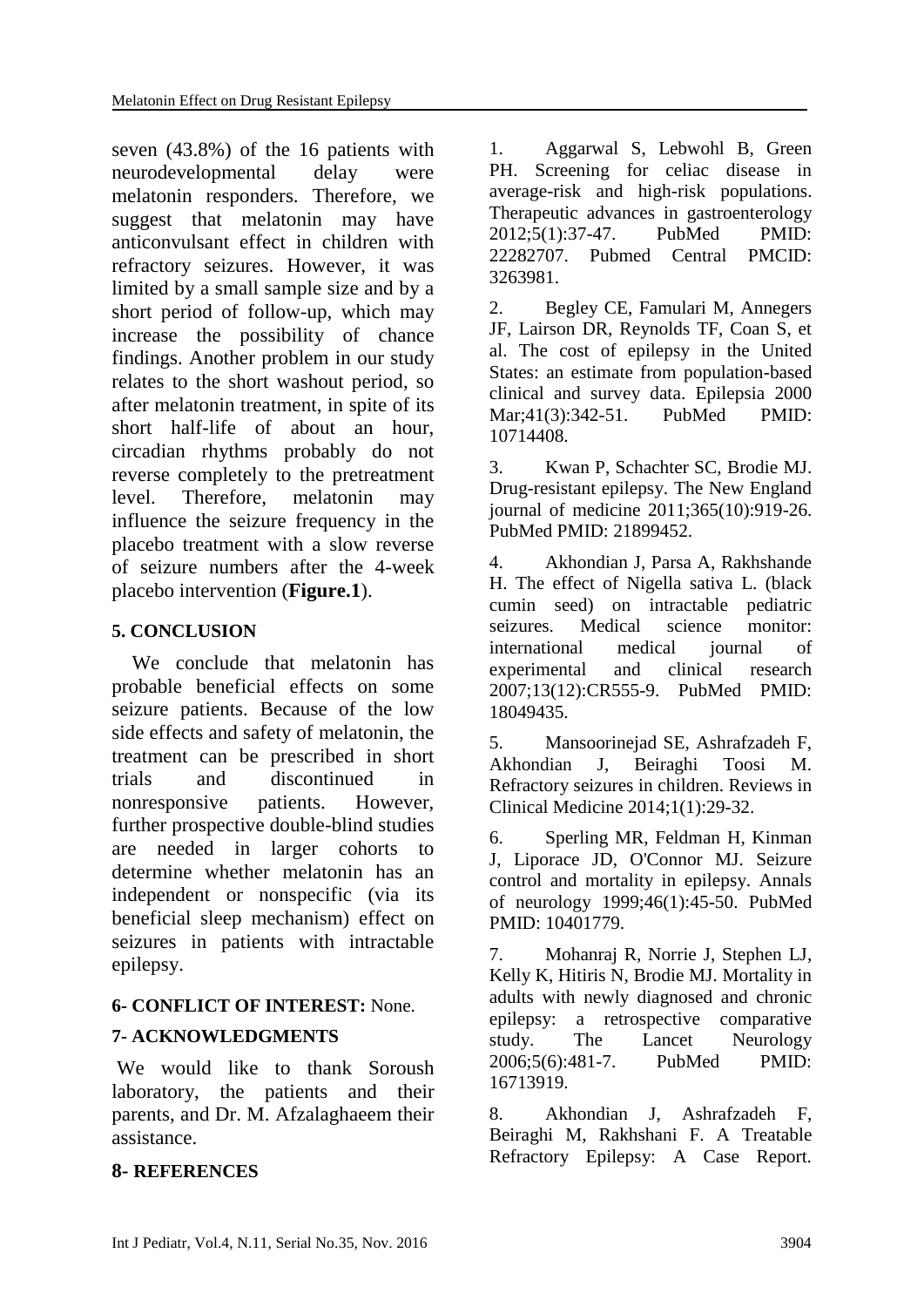International Journal of Pediatrics 2014;2(1):93-6.

<span id="page-8-0"></span>9. Akhoondian J, Talebi S. High-Dose Oral Pyridoxine gor Treatment of Pediatric Recurrent Intractable Seizures. Medical Journal of the Islamic Republic Of Iran 2004;17(4):301-4.

<span id="page-8-1"></span>10. Ghofrani M, Akhondian J. Intractable Epilepsy in Children 2010-12- 29;4(3):8. Epub 2010-12-29.

11. Akhondian J, Kianifar H, Raoofziaee M, Moayedpour A, Toosi MB, Khajedaluee M. The effect of thymoquinone on intractable pediatric seizures (pilot study). Epilepsy research 2011;93(1):39-43. PubMed PMID: 21112742.

12. Ashrafzadeh F, Rakhshandeh H, Mahmodi E. Rosa Damascena Oil: an Adjunctive Therapy for Pediatric Refractory Seizures. Iranian J of Neurology 2009;1(4):5. Epub 2009-01-24.

<span id="page-8-2"></span>13. Axelrod J, Shein HM, Wurtman RJ. Stimulation of C14-melatonin synthesis from C14-tryptophan by noradrenaline in rat pineal in organ culture. Proceedings of the National Academy of Sciences of the United States of America 1969;62(2):544-9. PubMed PMID: 5256232. Pubmed Central PMCID: 277838.

<span id="page-8-3"></span>14. Emet M, Ozcan H, Ozel L, Yayla M, Halici Z, Hacimuftuoglu A. A Review of Melatonin, Its Receptors and Drugs. The Eurasian journal of medicine 2016;48(2):135-41. PubMed PMID: 27551178. Pubmed Central PMCID: 4970552.

<span id="page-8-4"></span>15. Manev H, Uz T, Kharlamov A, Joo JY. Increased brain damage after stroke or excitotoxic seizures in melatonin-deficient rats. FASEB journal: official publication of the Federation of American Societies for Experimental Biology 1996 Nov;10(13):1546-51. PubMed PMID: 8940301.

<span id="page-8-5"></span>16. Guo JF, Yao BZ. [Serum melatonin levels in children with epilepsy or febrile seizures]. Zhongguo dang dai er ke za zhi = Chinese journal of contemporary pediatrics 2009;11(4):288-90. PubMed PMID: 19374814.

17. Paprocka J, Dec R, Jamroz E, Marszal E. Melatonin and childhood refractory epilepsy--a pilot study. Medical science monitor : international medical journal of experimental and clinical research 2010;16(9):CR389-96. PubMed PMID: 20802409.

18. Dabak O, Altun D, Arslan M, Yaman H, Vurucu S, Yesilkaya E, et al. Evaluation of Plasma Melatonin Levels in Children With Afebrile and Febrile Seizures. Pediatric neurology 2016;57:51- 5. PubMed PMID: 26851993.

<span id="page-8-6"></span>19. Sheldon SH. Pro-convulsant effects of oral melatonin in neurologically disabled children. Lancet 1998;351(9111):1254. PubMed PMID: 9643754.

<span id="page-8-7"></span>20. Coppola G, Iervolino G, Mastrosimone M, La Torre G, Ruiu F, Pascotto A. Melatonin in wake-sleep disorders in children, adolescents and young adults with mental retardation with or without epilepsy: a double-blind, crossover, placebo-controlled trial. Brain & development 2004;26(6):373-6. PubMed PMID: 15275698.

21. Brigo F, Igwe SC, Del Felice A. Melatonin as add-on treatment for epilepsy. The Cochrane database of systematic reviews 2016 (8):CD006967. PubMed PMID: 27513702.

<span id="page-8-8"></span>22. Andersen LP, Gogenur I, Rosenberg J, Reiter RJ. The Safety of Melatonin in Humans. Clinical drug investigation 2016;36(3):169-75. PubMed PMID: 26692007.

<span id="page-8-9"></span>23. Kwan P, Arzimanoglou A, Berg AT, Brodie MJ, Allen Hauser W, Mathern G, et al. Definition of drug resistant